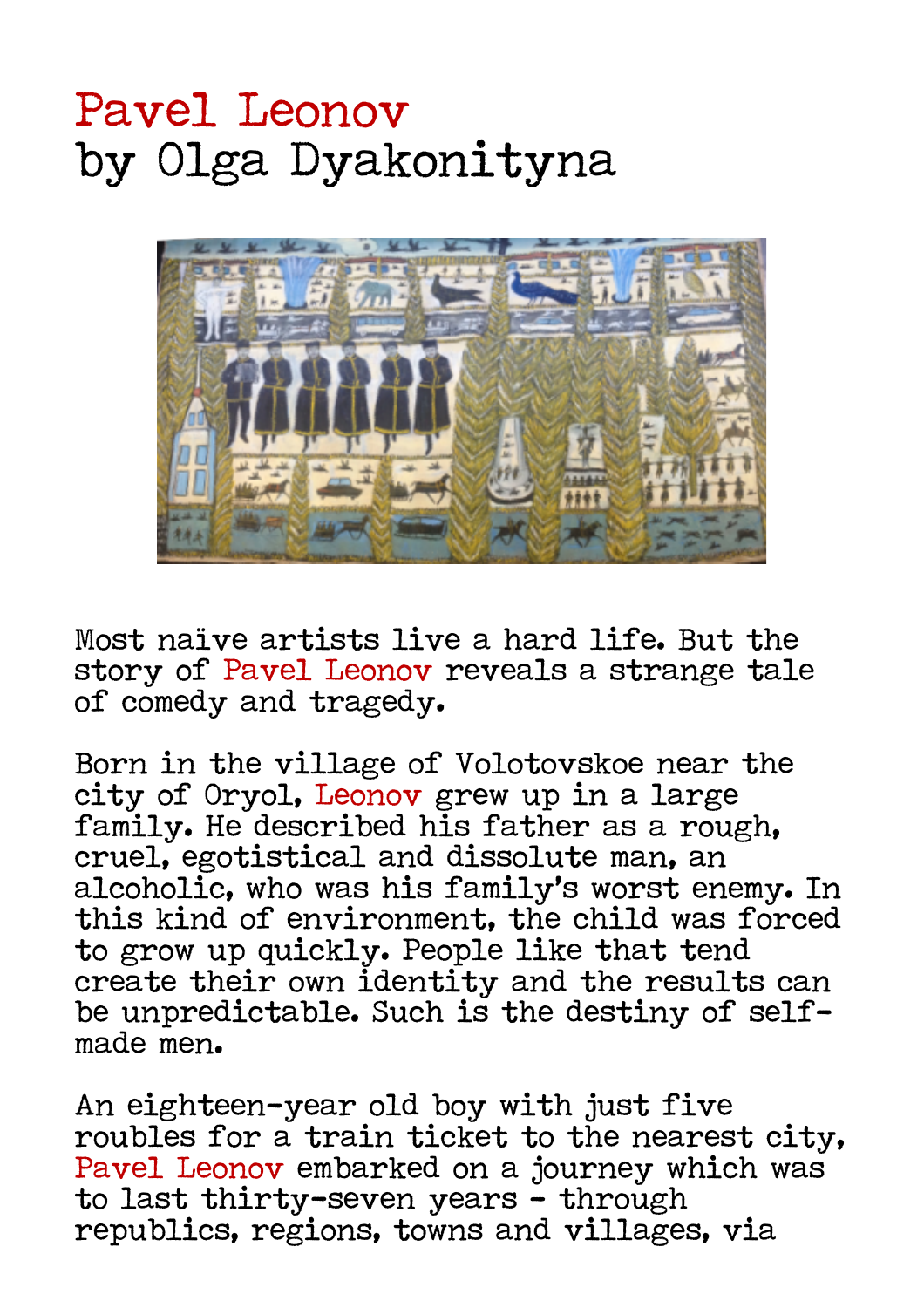factories, mines, construction-sites and collective farms, where Leonov worked as a librarian, handyman, artist and decorator, as a plasterer and even a cart-horse driver. These were the zig-zags of his fate.

Life dealt Pavel Leonov blow after blow, yet despite it all, he remained a dreamer who believed in the spirit of a social utopia and which he referred to in an appropriately exaggerated manner: My struggle against injustice. Because of this, he quit twelve jobs and was fired from thirteen, with jail sentences in between. Always the reason was the same: My struggle against injustice!

In 1975 Leonov decided to settle down in the Ivanovo region. He bought a small house and soon married Zinaida Strakhova, who lived in the neighbouring village. Soon they gave birth to their son Sergey. Zinaida could hardly be accused of being the best housewife. Yet they lived happily, and in this relationship, Leonov discovered the warmth of a family home and the love of someone close, things he had dreamed about during his years wandering the country. He was already over seventy at this point. But he felt responsible for the life of his only son and tried to make every effort to support his family.

After I first met him in 1990 Leonov began to paint again, which became the main source of income for the family. In January 1992, I exhibited four of Leonov's paintings in a show called The Gold Dream in Moscow. Suddenly artists, critics, collectors, journalists and TV